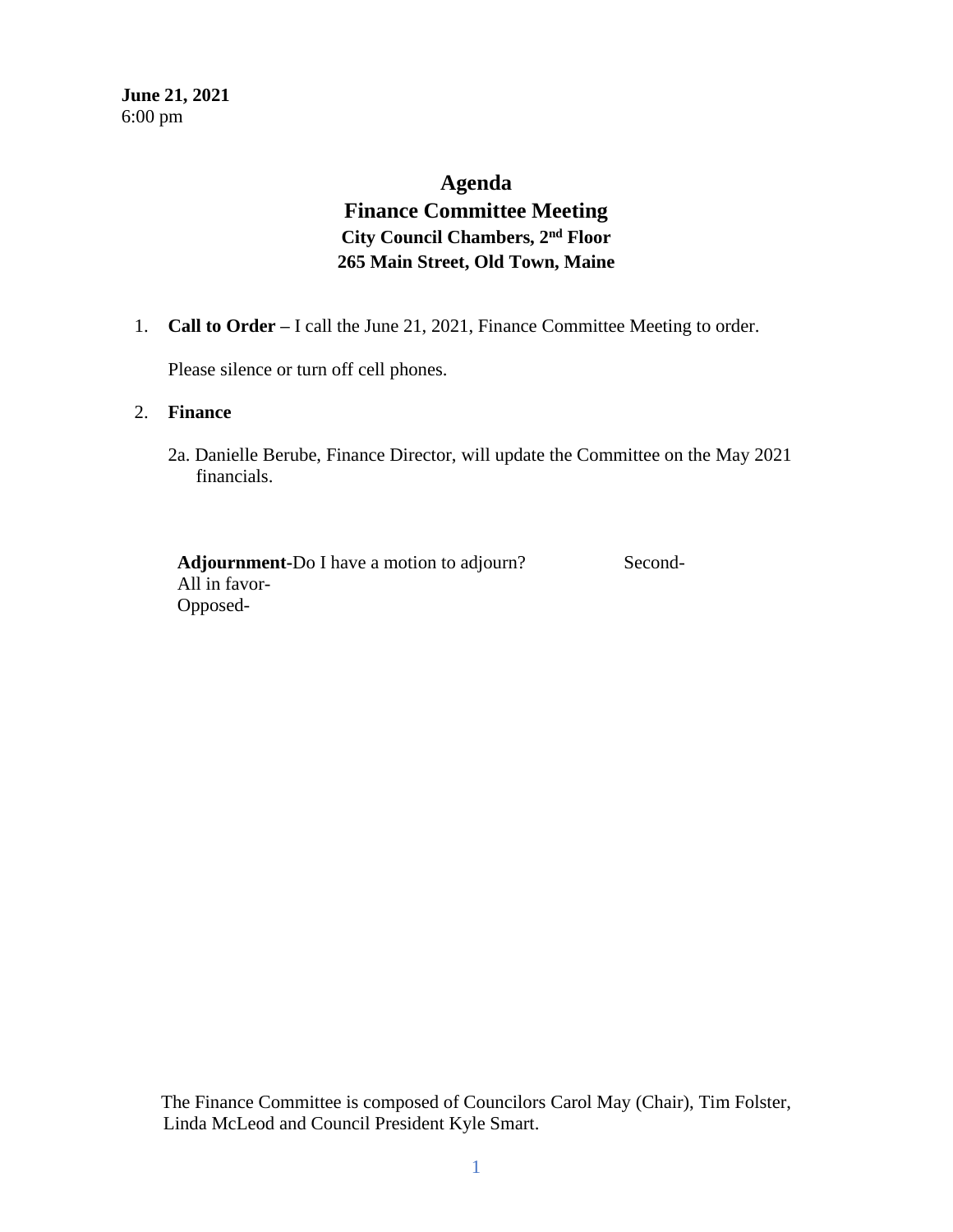**June 21, 2021 -immediately following the Finance Services Committee meeting**

> **Agenda Special Council Meeting City Council Chambers, 2nd Floor 265 Main Street, Old Town, Maine**

**I. Call to Order** 

Please turn off or silence cell phones.

- **II. Flag Salute**
- **III. Roll Call**
- **IV. Approval of the Minutes**

June 07, 2021, Regular Council Meeting

- **V. Petitions, Communications, and Citizens' Requests**
- **VI. Reports**
	- **A. Council President**
	- **B. Standing Committees –**

 **Administrative, Economic, Finance and Public Services**

- **C. City Councilors**
- **D. City Attorney**
- **E. Special Committees**
- **F. City Manager**